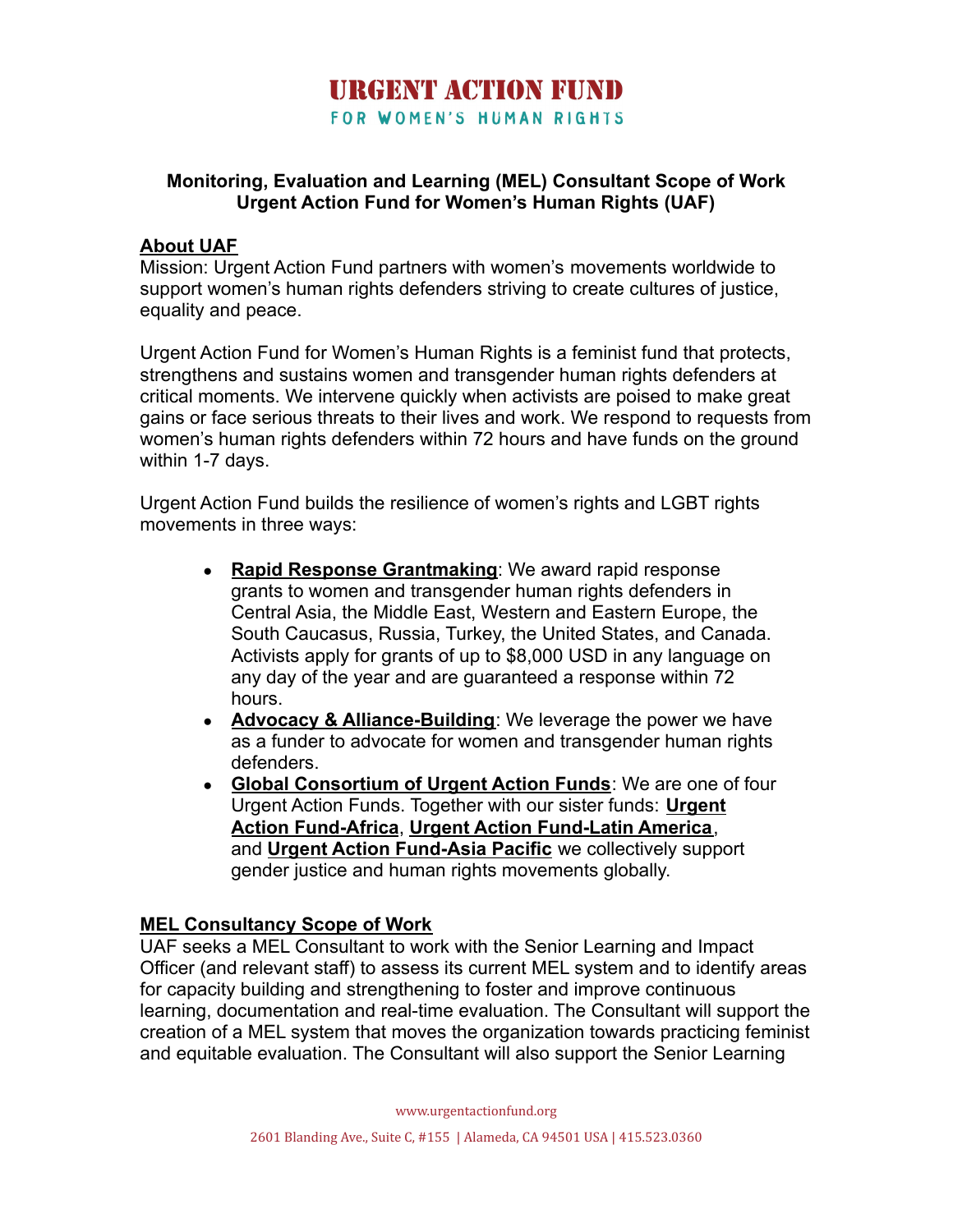# **HRGENT ACTION FIIND**

FOR WOMEN'S HUMAN RIGHTS

and Impact Officer to engage with UAF's staff, advisors, partners and key grantees to contribute to the co-creation of this MEL framework.

*(NOTE for Phases: Timeline & activities are approximate and may need to be adjusted.)*

### **Phase 1: Assessment of Current MEL System & Stakeholder Engagement**

- Work with the Senior Learning and Impact Officer (and relevant staff) to take stock and assess the needs, gaps and capacity needed to strengthen our current staff's MEL skills and MEL system and to incorporate feminist and equitable MEL principles and approaches *(Months 1-3/July-September)*
	- o Orientation/Desk Review of Documents: Review and assess the current MEL framework (evaluation questions, outcomes and indicators, existing final report templates) *(July/August)*
	- o Develop a stakeholder engagement plan that includes processes and ways to engage with our Program staff, advisors, grantees and partners to get feedback/insights (what is feasible and realistic, what resonates, what's in it for them) to co-create a MEL framework and system to meet segmented learning and evaluation needs (*Months 1-2/July-mid-August)*
		- Interview relevant stakeholders (staff & board) about UAF's MEL system (for external stakeholders such as advisors, grantees - what they want to learn from our grantmaking) *(August-September)*
	- Build staff capacity in understanding equitable evaluation & approach *(August-December)*
	- Explore and identify areas of alignment and overlap in feminist and equitable evaluation that can be applied to UAF (in consideration of its current staff capacity & structure, budget and time parameters) *(July-October)*
- Identify areas to strengthen UAF as a learning organization (What are things we need in place? Key questions we need to ask and reflect?) *(Months 1-3/July - September)*
	- o Survey staff, board, advisors and grantees what they want to focus on learning and how they enjoy learning
	- o Help to create processes around continuous learning, data collection and feedback loops that contribute to timely trends analysis and strategy development to inform our work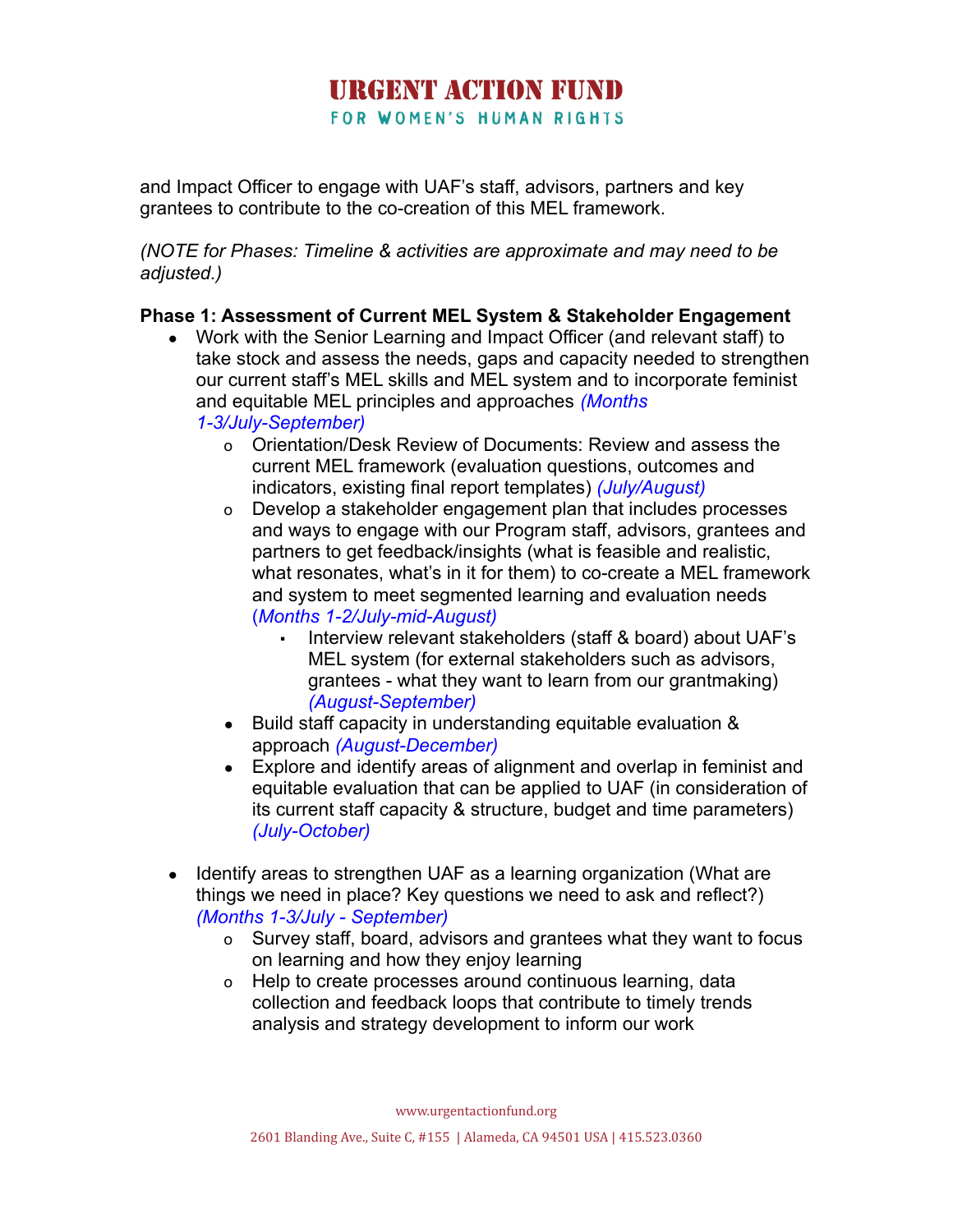# **HRGENT ACTION FIIND**

FOR WOMEN'S HUMAN RIGHTS

#### **Phase 2: Co-Create MEL Workplan and Framework**

- Based on assessment of MEL system and stakeholder feedback, develop and refine a MEL framework and workplan *(Months 4-6/October-December)*
- Identify what is missing to support a full MEL system. *(Months 1-6/July-December)*
	- o 1) Identify and work on areas for improvement in our current MEL framework and system: revise and refine evaluation and learning questions, outcomes and indicators, data collection tools that integrates feminist and equitable evaluation approaches.
	- o 2) Identify additional resources/funding, staffing, capacity, tools needed & provide recommendations to operationalize a fully functional MEL system that integrates feminist and equitable evaluation approaches.

#### **Reflection & Feedback Loops:**

- Regular check-ins with MEL consultant and Sr. Learning and Impact Officer. This includes deeper-dive check-ins to reflect on the process and make adjustments to the work plan, as needed.
- Produce drafts of key deliverables for sense-making and feedback that feed into final adjustments (see below)

#### **Key Outputs & Deliverables:**

- Assessment report of MEL system what's missing and how to strengthen to include feminist and equitable frameworks and approaches *(Months 1 & 2/July-August)*
- *●* Workplan identifying the processes for engagement with relevant stakeholders for the co-creation of a MEL framework *(Months 2 & 3/August-September)*
- Engage with relevant staff and stakeholders (key advisors, board members) for input on MEL framework components *(Months 3-4/September-October)*
- Capacity-building assessment report that identifies trainings and/or articles/readings to build MEL staff capacity & staffing structures and resources to further operationalize and strengthen our MEL system *(Months 4-5/October-November)*
- *●* Draft of evaluation and learning questions, outcomes and indicators, final report templates, data collection tools (to test and pilot later) *(Month 5/November)*
- MEL Framework & Workplan (evaluation questions, learning questions, methodologies, data collection plan and tools, frameworks for analysis,

www.urgentactionfund.org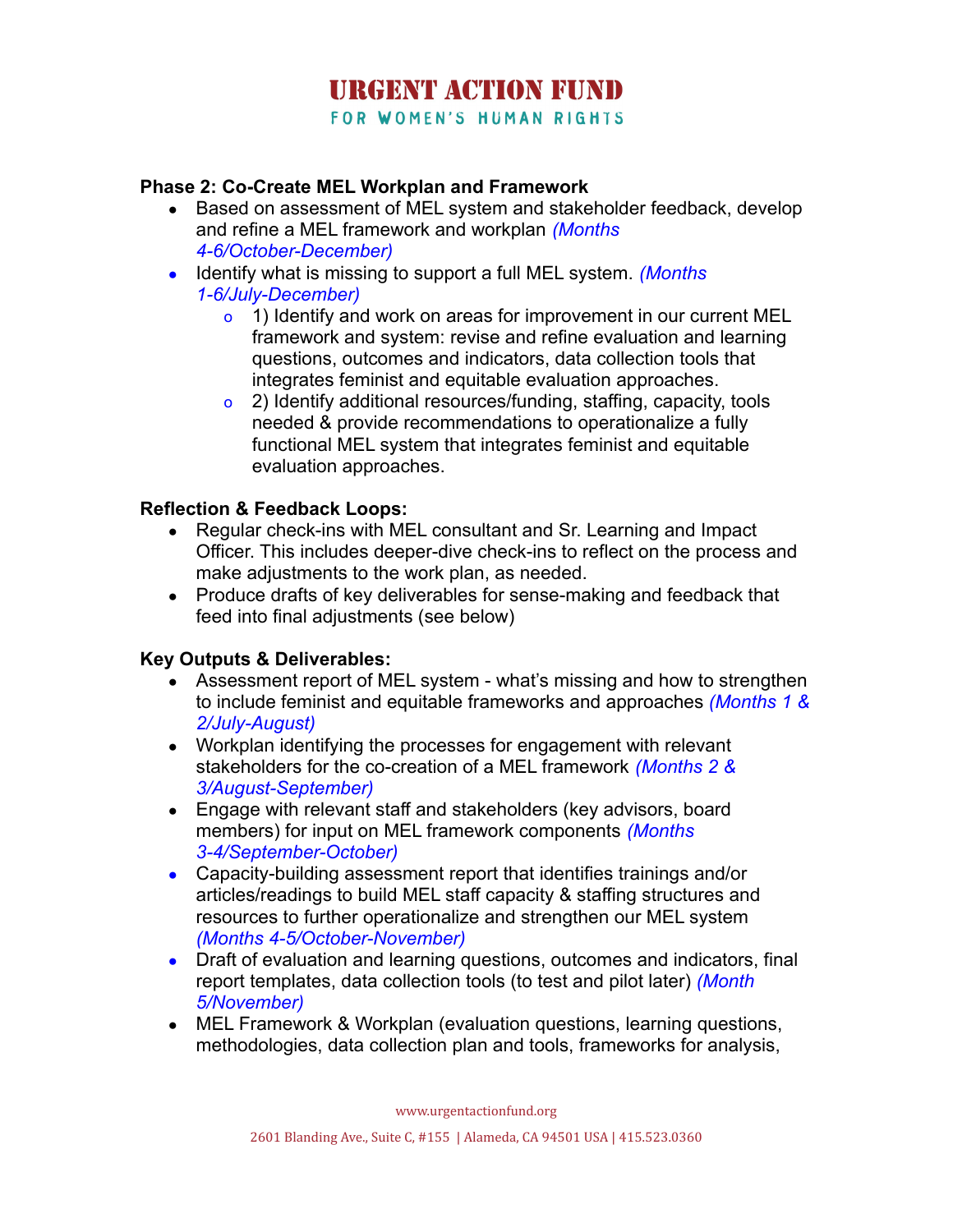# **URGENT ACTION FUND**

#### FOR WOMEN'S HUMAN RIGHTS

processes for continuous learning and learning feedback loop) that integrates feminist and equitable evaluation practices

- o *Draft & feedback on draft MEL framework and workplan (Month 5/November)*
- o *Final framework and workplan (Month 6/December/January 2023)*

#### **Experience & Skills (Required/Preferred):**

- Experience working with a feminist and/or human rights funder (or in the philanthropic space) on the development of a MEL system and framework
- Basic knowledge and/or exposure to rapid response grantmaking (or short-term/mini-grants) and experience with evaluation of this type of grantmaking
- Experience with feminist evaluation and/or equitable evaluation frameworks *(in theory and practice)*
- Women's human rights, intersectional feminisms or gender justice understanding and analysis *(in a global context)*
- Experience with both quantitative and qualitative methodologies, data management and analysis
- Strong excel skills, especially in distilling and manipulating data for analysis
- *●* Understanding and experience with adult learning and creating organizational learning cultures and practices *(e.g. use of appreciative inquiry, listening & learning feedback loops)*
- Experience working across a multi-cultural team in different US and global time zones
- Flexible work hours (US time zone with preference for Pacific [PST])
- Alignment with UAF's feminist principles and values
- English language proficiency

**Reports to:** Huong Nguyen, Senior Learning and Impact Officer *(West Coast-based)*

#### **Location:** Remote

**Timeframe:** 6-month consultancy *(depending on the start month/date [July/August], this may end in January 2023)*

**Compensation:** \$40,000 total in 2 phases *(3-month initial contract [July/August to September/October], with possible extension (based on quality of deliverables) for additional 3 months [October/November-December 2022/January 2023] for an additional \$20,000)*